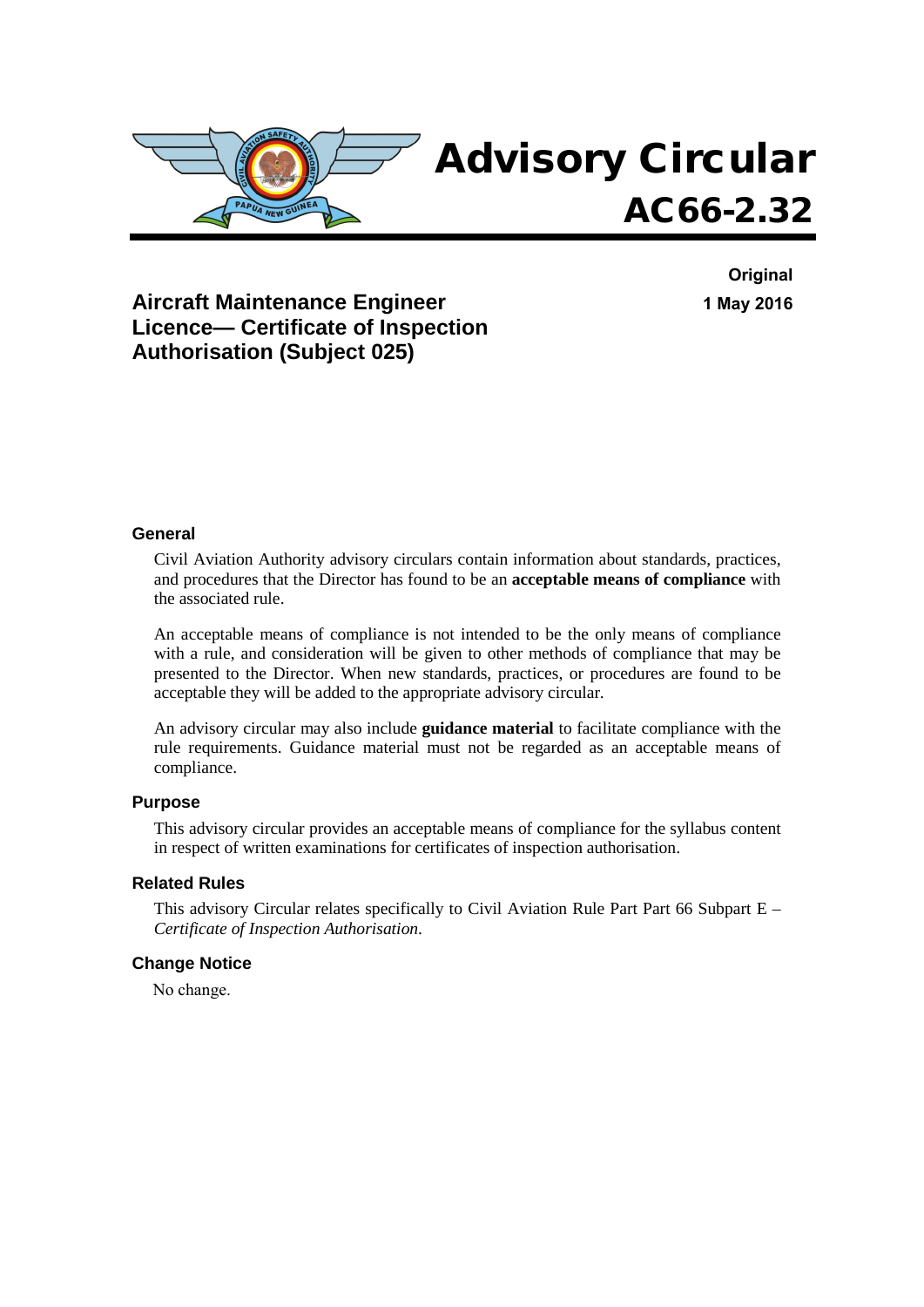# **Table of Contents**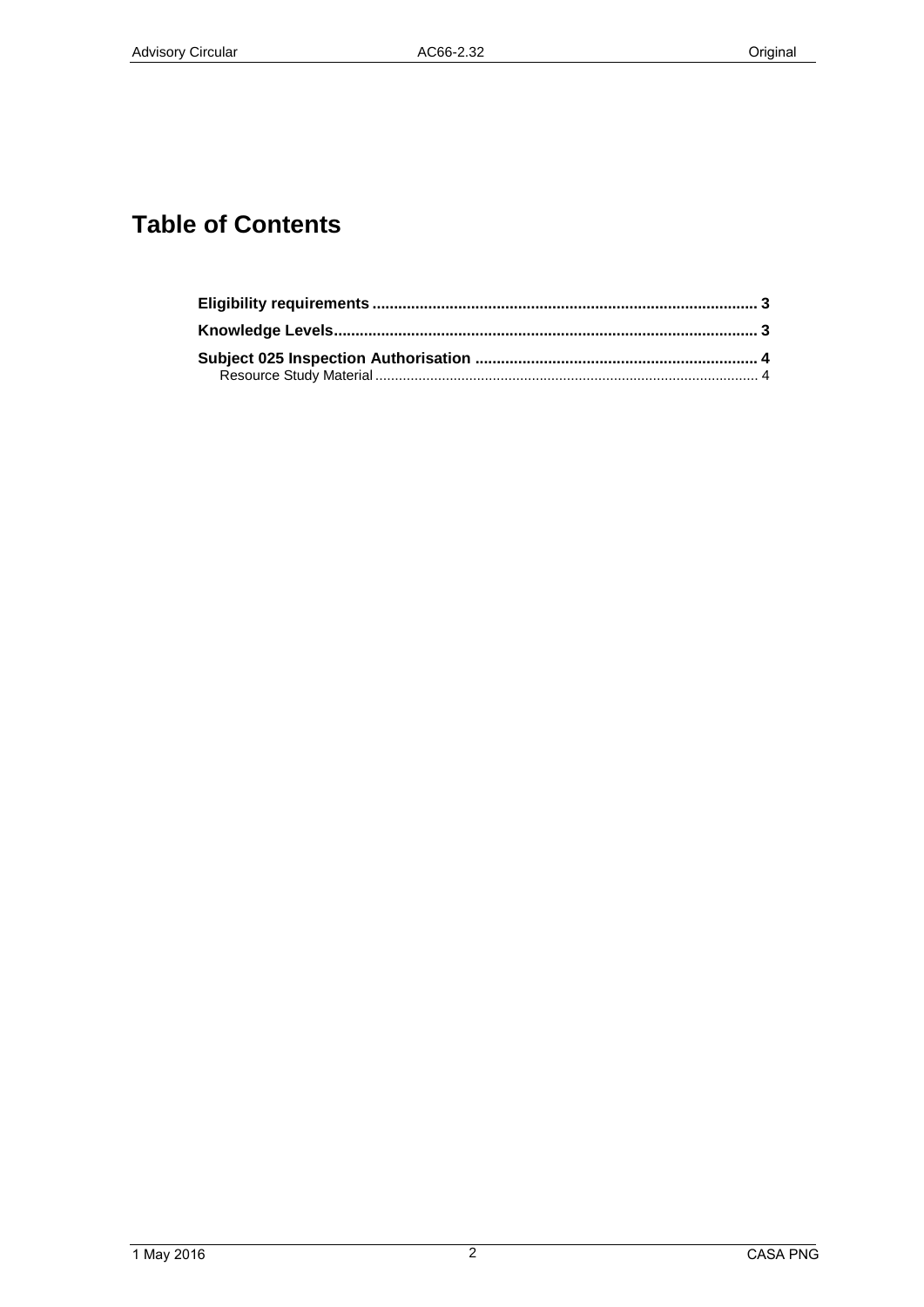## **Eligibility requirements**

Rule  $66.205(a)(4)(ii)$  requires an applicant for a certificate of inspection authorisation to have passed a written examination conducted by the Director.

The written examinations conducted by the Director should comply with the syllabus contained in this advisory circular.

## **Knowledge Levels**

This syllabus provides for the subject material covered in the certificate of inspection authorisation written examinations.

Each topic within the syllabus has a level number which provides an indication of the degree or level of knowledge required. There are three level numbers and they are defined as follows:

Level 1: General appreciation of principles and a broad understanding of the subject.

Level 2: Comprehension of principles and salient features. Simple relevant calculations may be required.

Level 3: Detailed knowledge of all aspects of the subject including relevant calculations.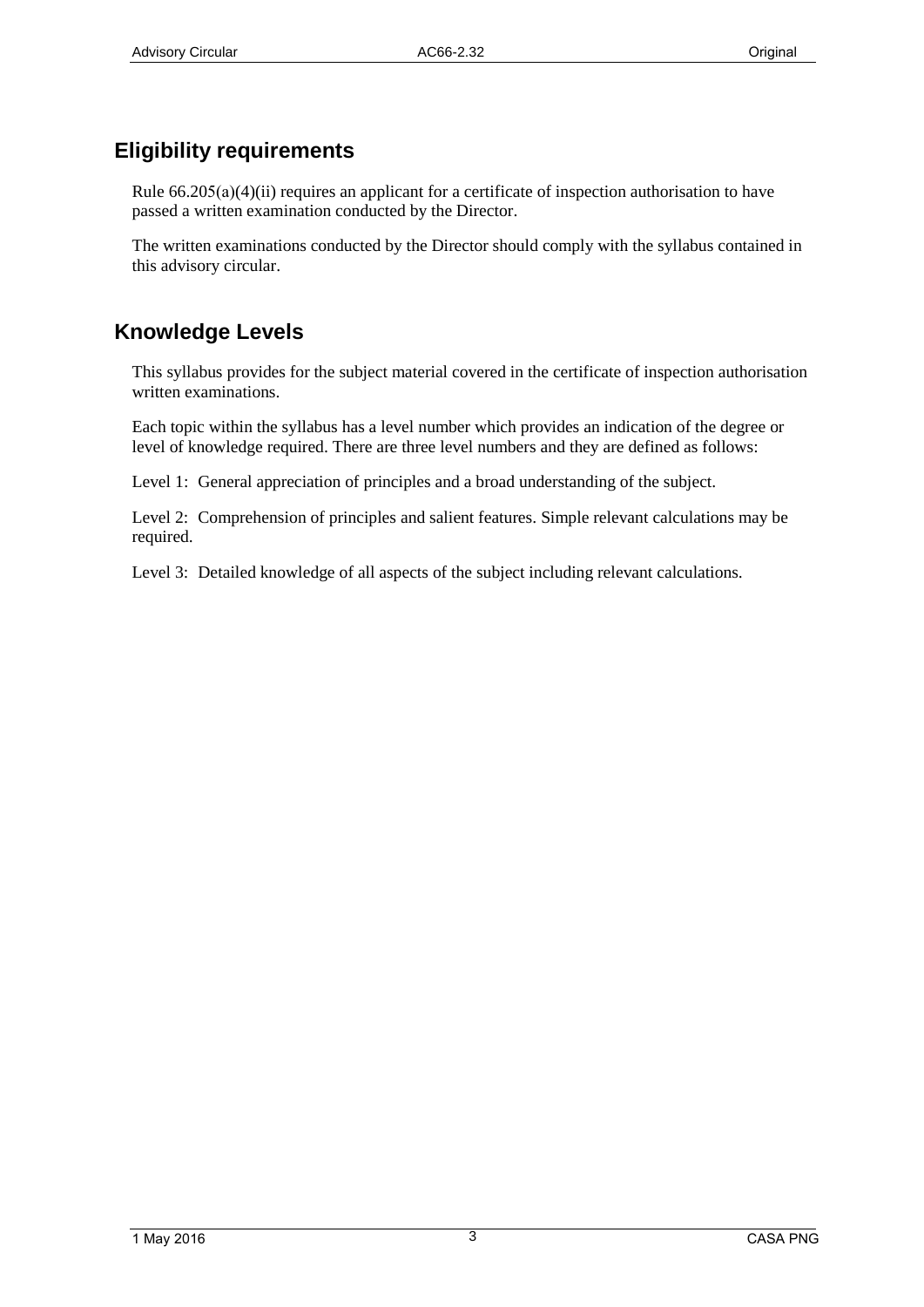# **Subject 025 Inspection Authorisation**

## **Resource Study Material**

|    | Civil Aviation Rules and ACs as specified<br>under topic code |  |
|----|---------------------------------------------------------------|--|
| 2. | Civil Aviation Advisory Circulars                             |  |
|    | <b>Airworthiness Directives</b>                               |  |
| 4. | IA Course Study Guide                                         |  |

| 1.               | <b>INSPECTION</b><br><b>AUTHORISATION</b> | 3              | <b>Eligibility Requirements</b>                        |
|------------------|-------------------------------------------|----------------|--------------------------------------------------------|
|                  | Part 66                                   | $\overline{3}$ | Privileges and Limitations                             |
|                  | AC66-1                                    | $\overline{3}$ | Expiry                                                 |
|                  |                                           | 3              | <b>Recent Experience Requirements</b>                  |
|                  |                                           | 3              | Conditions                                             |
| $\overline{2}$ . | <b>AIRWORTHINESS</b>                      | 3              | <b>Aircraft Airworthiness</b>                          |
|                  | Part 21                                   | $\overline{3}$ | <b>Airworthiness Certificates</b>                      |
|                  | and all ACs                               | 3              | <b>Certification Procedures for Products and Parts</b> |
|                  |                                           | $\overline{3}$ | <b>Type Certificates</b>                               |
|                  |                                           | $\overline{3}$ | Type Certificate Data Sheets (TCDS)                    |
|                  |                                           | $\overline{2}$ | <b>FAA TCDS</b>                                        |
|                  |                                           | $\overline{2}$ | <b>UK TCDS</b>                                         |
|                  |                                           | $\overline{3}$ | <b>Supplemental Type Certificates</b>                  |
| $\overline{3}$ . | <b>REVIEW OF</b><br><b>AIRWORTHINESS</b>  | $\overline{2}$ | <b>Aircraft Identification</b>                         |
|                  | Part 43                                   | $\overline{2}$ | <b>Modification Status</b>                             |
|                  | Part 39                                   | $\overline{3}$ | Type Certificates Conformity Inspections               |
|                  | Part 91                                   | $\overline{3}$ | <b>Airworthiness Directives</b>                        |
|                  | Part 135                                  | $\overline{3}$ | Log Book Entries                                       |
|                  | and all ACs                               | $\overline{3}$ | Maintenance Records                                    |
|                  |                                           | 3              | Part 91 Inspections and Extensions                     |
|                  |                                           | $\overline{3}$ | Progressive Inspections                                |